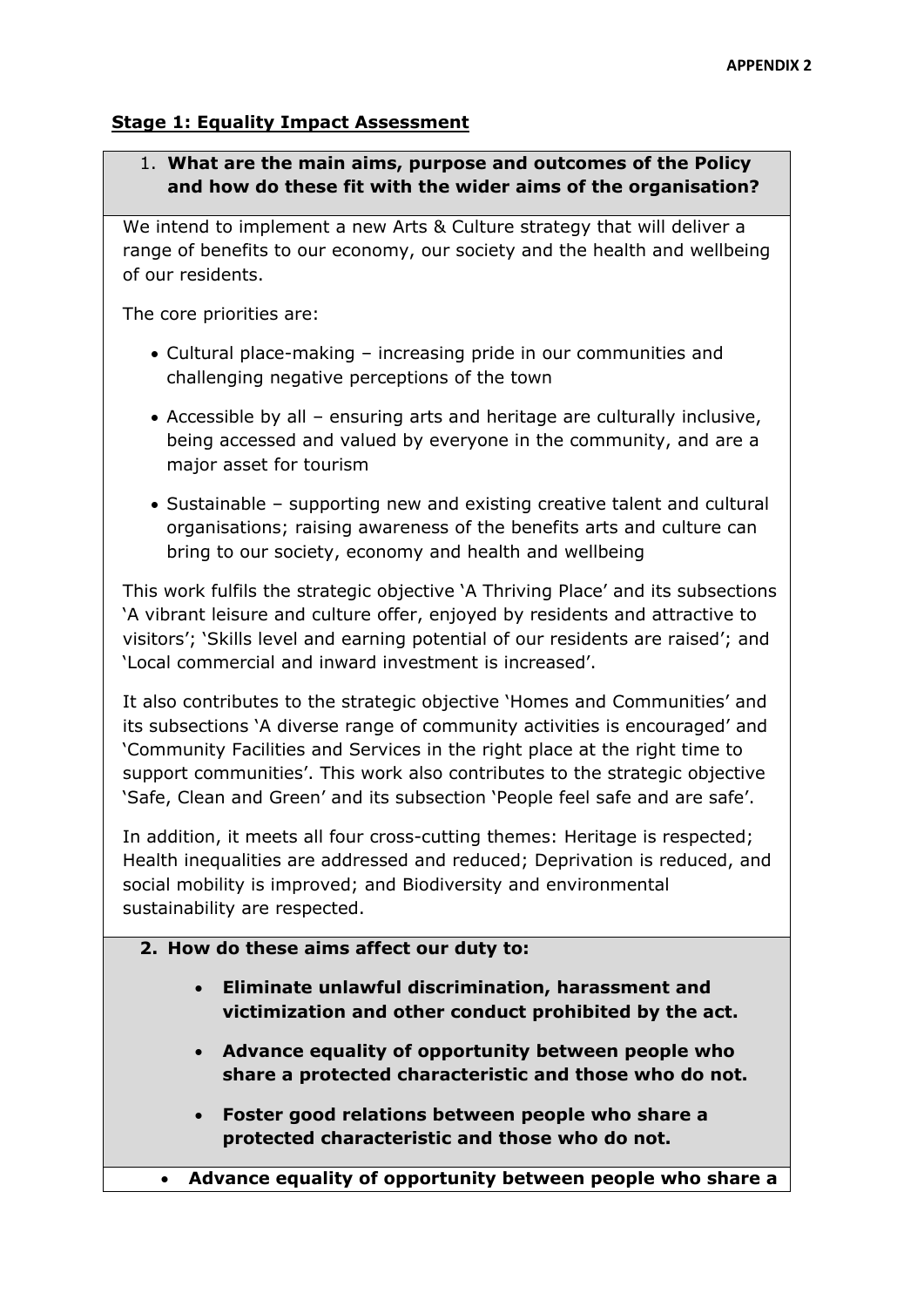#### **protected characteristic and those who do not**

The strategy will seek to increase opportunities for people to experience great arts by reducing local barriers and widening participation by under-represented groups.

# **Foster good relations between people who share a protected characteristic and those who do not.**

We will work with under-represented communities and those sharing a protected characteristic to co-create affordable and inclusive arts opportunities.

We will support artists and organisations to deliver arts activities and events that celebrate the diversity of Maidstone's population.

# 3. **What aspects of the policy, including how it is delivered or accessed, could contribute to inequality?**

Arts and culture are highly subjective. In creating any new arts events or activities, there is a risk that certain people may feel alienated or under-represented.

# 4. **Will the policy have an impact (positive or negative) upon the lives of people, including particular communities and groups who have protected characteristics ? What evidence do you have for this?**

One of the key priorities of the new strategy is 'accessible by all', setting out a clear intention to make arts and heritage culturally inclusive, being accessed and valued by everyone in the community, including those with protected characteristics.

We will look to work with under-represented groups on new projects and events to address any specific barriers to their participation, and support existing arts and cultural groups/organisations to increase the diversity of their members.

If the answer to the second question has identified potential impacts and you have answered yes to any of the remaining questions then you should carry out a full EQIA set out as stage 2 below.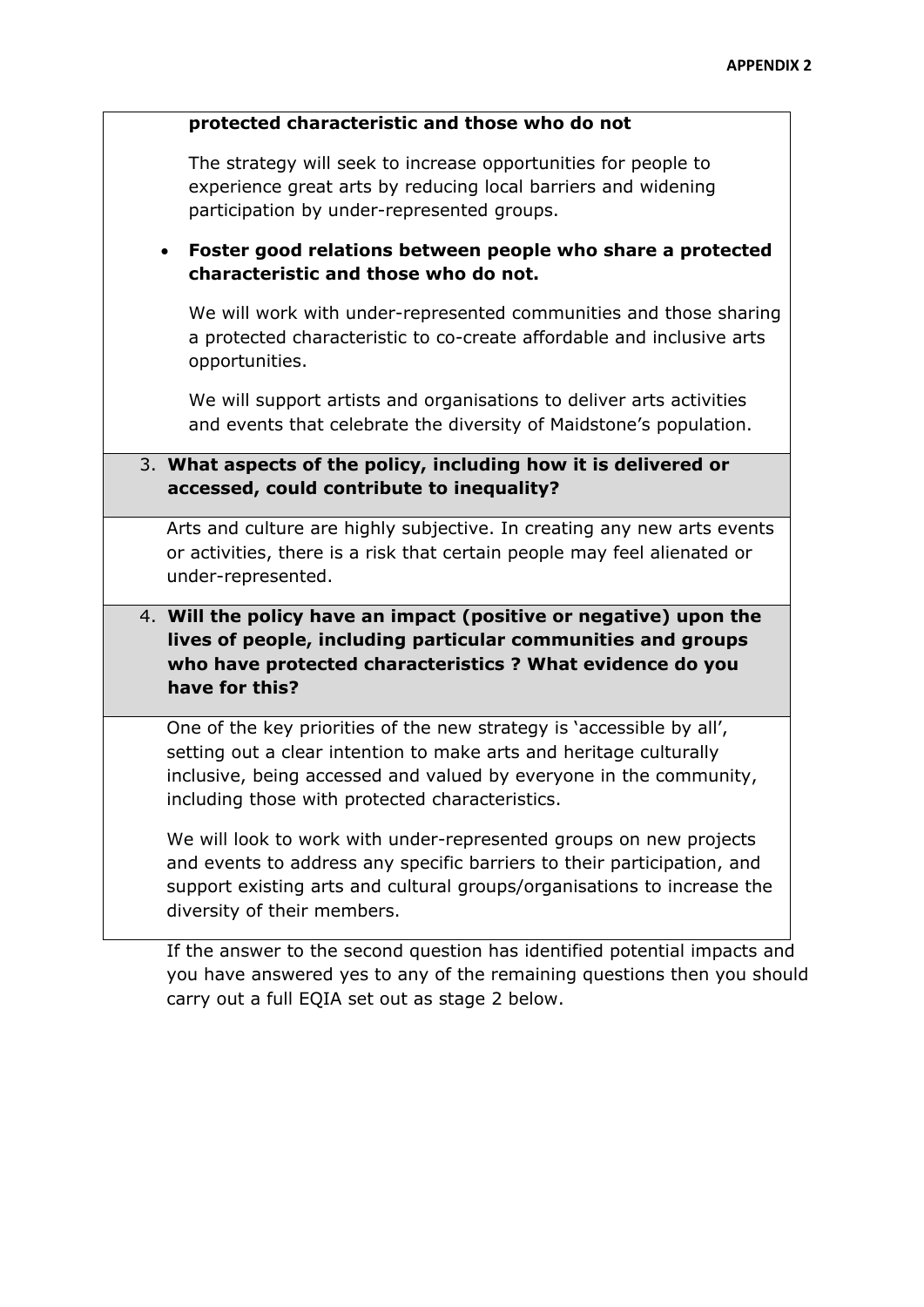## **Stage 2: Equality Impact Assessment**

### **Name of Policy/Service/Function**

Arts & Culture Strategy

### **Purpose**

To set out a clear vision and priorities for arts and culture in the Maidstone borough. The strategy will help us identify and challenge the main barriers to people taking part in the arts. Through building new partnerships we will seek to reach wider audiences, and ensure that the provision of arts and cultural activities is sustainable in the future.

## **Who defines and manages it?**

The Arts & Culture Officer has responsibility for defining and managing the strategy, but delivery of the action plan will be carried out in partnership with colleagues, members, stakeholders, community groups and individuals.

# **Who do you intend to benefit from it and how?**

We intend that residents of Maidstone and visitors to the area will benefit.

We will seek to increase opportunities for people to experience great arts by reducing local barriers and widening participation by under-represented groups.

We will work with local communities to co-create affordable and inclusive arts opportunities that address local needs.

We will support artists and organisations to deliver arts activities and events that celebrate Maidstone's identity, diversity and cultural heritage.

# **What could prevent people from getting the most out of the policy / service / function?**

Lack of opportunities to take part

Events/activities that are chargeable may be too expensive for some people

People may feel unrepresented in cultural place-making and become disengaged with projects/activities

**How will you get your customers involved in the analysis and how will you tell people about it?**

To better understand the main barriers to participation in arts and culture,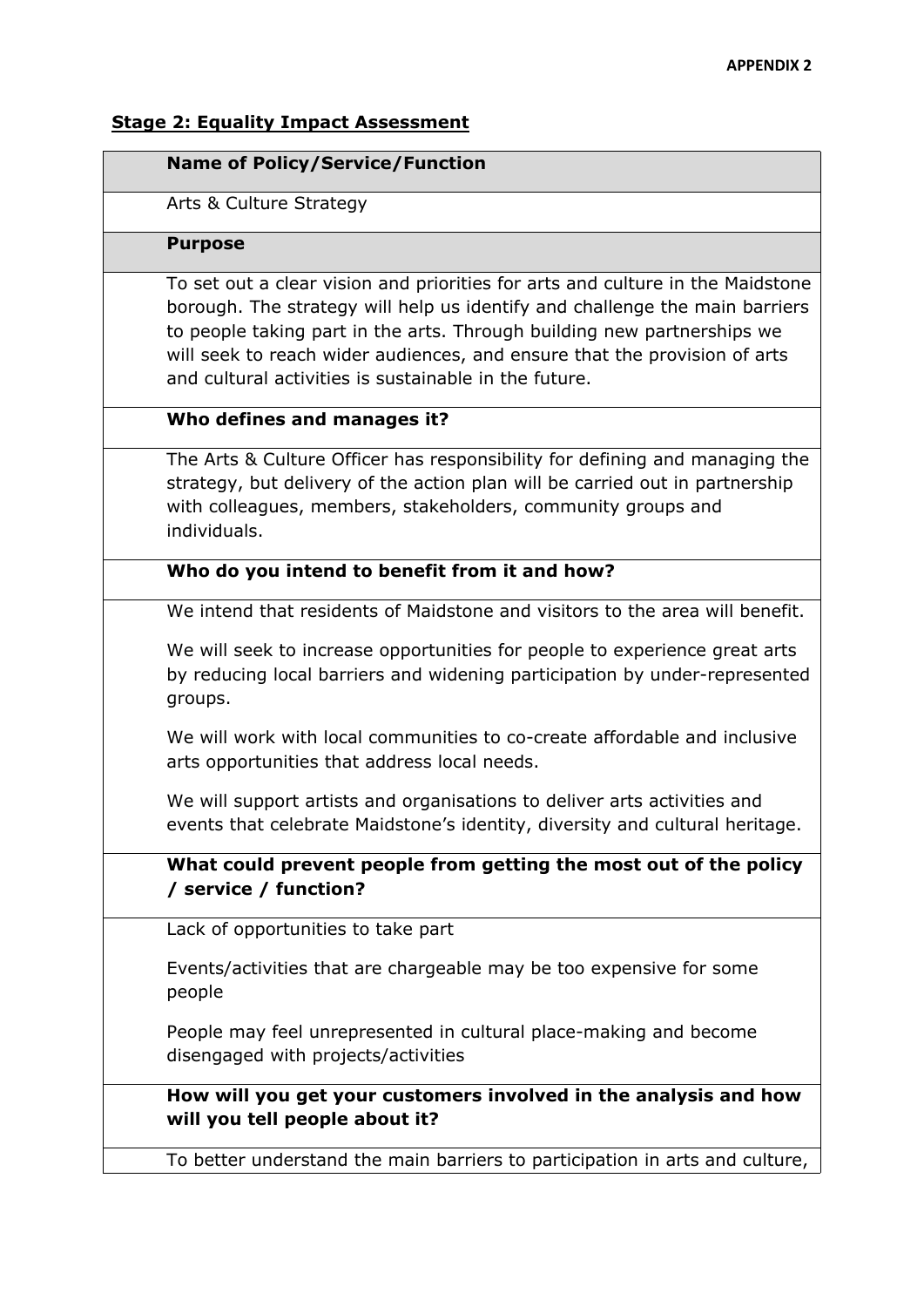we will carry out a public consultation. The results of this will be used to guide the development of new events/activities and we will create a checklist for all projects that will help us identify target audiences and address any potential barriers.

Event/project marketing will be focused on reaching target audiences, including the use of social media and websites where appropriate.

## **Evidence**

# **How will you know if the policy delivers its intended outcome / benefits?**

Each of the actions contained within the Action Plan have clearly defined outcomes and a timeframe for delivery. Success will be measured through achievement of these specific outcomes.

### **How satisfied are your customers and how do you know?**

Information has only been received from arts and cultural groups (usually the chairperson or secretary) rather than individuals at this stage. As no specific services have yet been delivered under the new strategy there are no customer satisfaction results to report.

# **What existing data do you have on the people that use the service and the wider population?**

An audit of existing arts and cultural organisations was carried out in Feb/March 2019. Each group was asked to provide basic data on their members including gender, ethnicity and disabilities (physical and mental health). The responses were mixed with some giving more detail than others, largely because some of the requested information was not collected by all of the clubs/groups.

Information on the wider population has been taken from the latest census.

# **What other information would it be useful to have? How could you get this?**

A wider snapshot of participation in arts and culture by residents of the borough is required to better understand current levels of participation. A public consultation will be carried out to ascertain the types of activities residents are taking part in and the frequency. We will also look to gather demographic information as part of this process.

**Are you breaking down data by equality groups where relevant (such as by gender, age, disability, ethnicity, sexual orientation,**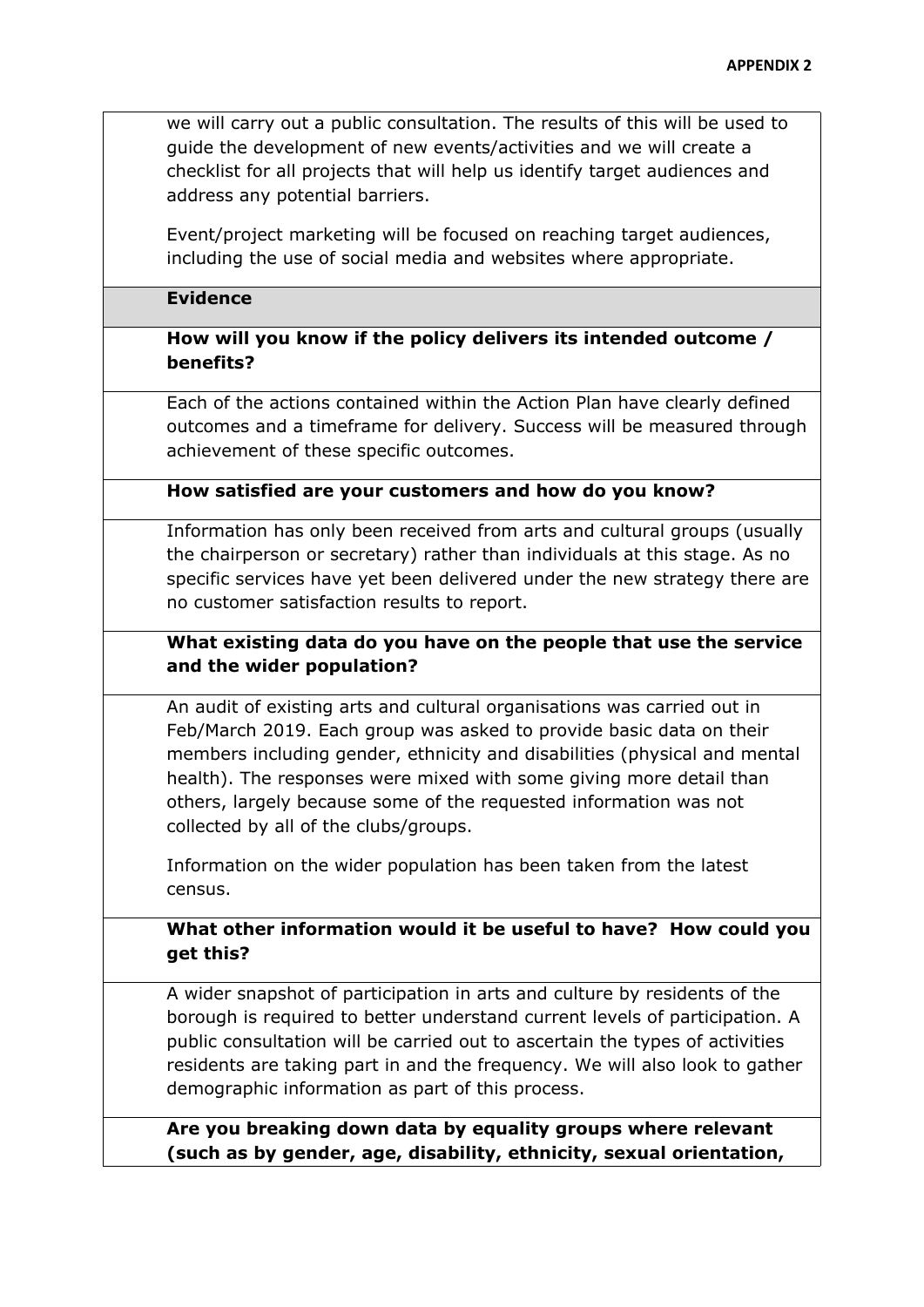|                     | marital status, religion and belief, pregnancy and maternity)?                                                                                                                                                                                                                                                                    |
|---------------------|-----------------------------------------------------------------------------------------------------------------------------------------------------------------------------------------------------------------------------------------------------------------------------------------------------------------------------------|
| Yes                 |                                                                                                                                                                                                                                                                                                                                   |
|                     | Are you using partners, stakeholders, and councillors to get<br>information and feedback?                                                                                                                                                                                                                                         |
| Yes                 |                                                                                                                                                                                                                                                                                                                                   |
| <b>Impact</b>       |                                                                                                                                                                                                                                                                                                                                   |
|                     | Are some people benefiting more $-$ or less - than others? If so,<br>why might this be?                                                                                                                                                                                                                                           |
|                     | Different groups tend to dominate in different categories, such as females<br>in dance classes and older people in music clubs and choirs. There are<br>likely to be a number of wider social and economic reasons for this, but<br>these results reflect the national picture and are not unique to the<br>borough of Maidstone. |
| <b>Actions</b>      |                                                                                                                                                                                                                                                                                                                                   |
|                     | If the evidence suggests that the policy / service / function<br>justifiable reason for this and if so, what is it?                                                                                                                                                                                                               |
|                     | benefits a particular group - or disadvantages another - is there a                                                                                                                                                                                                                                                               |
|                     | Is it discriminatory in any way?                                                                                                                                                                                                                                                                                                  |
|                     | No. Developing and utilising a checklist will help to ensure each project is<br>accessible to anyone who wants to get involved.                                                                                                                                                                                                   |
|                     | Is there a possible impact in relationships or perceptions between<br>different parts of the community?                                                                                                                                                                                                                           |
|                     | The aim of certain projects will be to actively promote cultural cohesion by<br>developing a shared sense of local identity.                                                                                                                                                                                                      |
| N/A<br>communities. | We will support projects that encourage inter-generational and inter-<br>cultural learning, fostering greater understanding and more tolerant                                                                                                                                                                                     |
|                     | We will support projects that seek to break down barriers between ethnic,<br>religious and other minority groups.                                                                                                                                                                                                                 |
|                     | What measures can you put in place to reduce disadvantages?                                                                                                                                                                                                                                                                       |